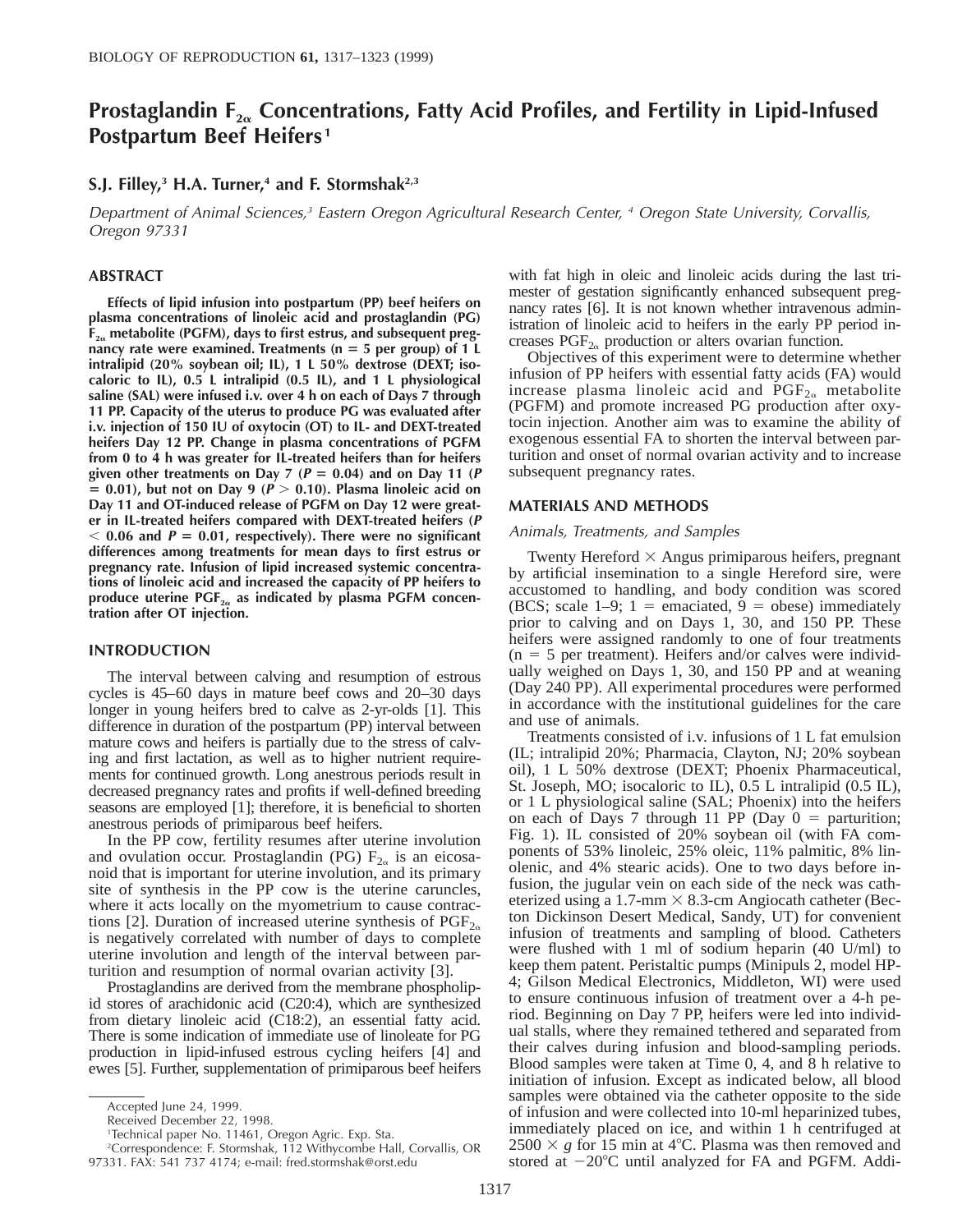

FIG. 1. Experimental timeline (0–150 days PP). Day 0 was time of calving; plasma PGFM was measured on alternate days (Days 1–15); treatments were infused on Days 7 through 11; and 150 IU OT was injected i.v. on Day 12. Heifers were bled at 0, 4, and 8 h relative to initiation of infusion (Time 0, Days 7, 9, and 11) and every 15 min from  $-30$  to 120 min relative to OT injection (Time 0, Day 12). Return to estrus was determined by twice-daily observation for behavioral estrus and from plasma  $P_4$  measured from blood collected twice weekly from Day 21 until 2 wk post-estrus. Estrus was defined on the basis of standing for the bull and confirmed by plasma  $P_4 > 1$  ng/ml in two consecutive samples.

tionally, heifers were bled via venepuncture on alternate days (Days 1–15) to determine plasma PGFM profiles during the PP period.

After all infusions and blood samplings were completed for the day, heifers were moved to another stall and reunited with their calves. All heifers were then fed 2.3 kg alfalfa hay in individual feeders. After this hay was consumed, native flood meadow hay was fed ad libitum, hay refusals were measured, and 5-day feed intake was used to calculate mean daily intake as a percentage of metabolic body weight  $(BW^{.75})$ .

It was of interest whether lipid infusion would alter the ability of heifers to secrete  $PGF_{2\alpha}$  independent of energy level; therefore only heifers subjected to isocaloric infusants (IL and DEXT) were included in an oxytocin (OT) challenge performed as follows: On Day 12 PP, heifers were separated from their calves, and 150 U of OT (Phoenix) was administered i.v. via catheters. Blood samples were taken at Time  $-30, -15, 0, 5, 15, 30, 45, 60, 75, 90,$ 105, and 120 min relative to OT injection, and plasma was obtained as described above.

Behavioral activity and plasma concentrations of progesterone  $(P_4)$  were used to determine number of days to first behavioral estrus. Sexual behavior of heifers (standing estrus) was observed twice daily from 21 to 150 days PP, initially by exposure of heifers to androgen-treated cows (personal communication, J. Reeves, Washington State University, Pullman, WA), and after the beginning of the breeding season (30–75 days PP) by use of intact bulls continually housed with heifers. Heifers were bled by jugular venepuncture twice weekly (Mondays and Thursdays) for plasma concentrations of  $P_4$  beginning at 3 wk PP until 12 days after first behavioral estrus. First estrus with ovulation was defined as the time at which heifers stood for the bull and subsequent plasma  $P_4$  was greater than 1 ng/ml for two consecutive samples. Pre-estrus luteal activity was determined by evaluating plasma concentrations of  $P_4$  in samples taken during the 2 wk prior to first estrus.

## PGFM Analysis

Concentration of PGFM (13,14-dihydro-15-keto  $PGF_{2\alpha}$ ) in plasma samples (100  $\mu$ l) from Days 1 to 15 (every other day), from samples collected during the infusion period (Time 0, 4, and 8 h on Days 7, 9, and 11), and from samples collected for the OT challenge was measured by RIA as described by Guilbault et al. [2] and established in our laboratory by Burke et al. [5]. Intra- and interassay coefficients of variation (CV) were 7.7% and 11.7%, respectively, and the sensitivity of the assay was 50 pg/ml. The PGFM antibody (#J-53 anti-PGFM) was a gift from William Thatcher (University of Florida, Gainesville, FL), while PGFM standards and competitor  $(13,14$ -dihydro-15-keto  $[5,6,8,9,11,12,14(n)-<sup>3</sup>H]$  PGF<sub>2o</sub>; 177 Ci/mmol) were purchased from Cayman Chemical Company (Ann Arbor, MI) and Amersham (Arlington Heights, IL; now Amersham Pharmacia Biotech, Piscataway, NJ), respectively. PG-free plasma for use in standards was harvested from a cow treated twice (16 h apart) with an i.m. injection of a PG synthesis inhibitor, 20 ml of 50 mg/ml (1 g) flunixin meglumine (Banamine; Schering-Plough Animal Health Corp, Kenilworth, NJ). Blood was collected into evacuated heparinized flasks 4 h after the second injection, placed on ice, and centrifuged  $2500 \times g$  for 15 min at 4°C. Plasma was removed and stored at  $-20^{\circ}$ C.

# FA Analysis

FA were extracted from plasma for Day 7 (0, 4, and 8 h) and Day 11 (0 h) with methanol:chloroform  $(2:1 v:v)$ [7], methylated with boron trichloride and benzene, and then subjected to gas chromatography [8] for identification. Samples selected for FA analysis were aliquots of those in which plasma concentrations of PGFM were found to be altered. Values for selected FA are reported as weight percentage of total (unfractionated) plasma FA.

### <sup>P</sup><sup>4</sup> Analysis

Plasma  $P_4$  was measured in duplicate (100  $\mu$ l) by RIA as described by Koligian and Stormshak [9] using benzene: hexane (1:2 v:v) to extract plasma samples taken prior to and during the subsequent breeding season. Extraction efficiency was 80.3%; intra- and interassay CV were 9.3% and 14.8%, respectively; and sensitivity of the assay was 0.05 ng/ml. The antibody (#337 anti-progesterone-11-BSA) was a gift from Gordon Niswender (Colorado State University, Fort Collins, CO). Tritiated  $P_4$  ([1,2,6,7-3H] $P_4$ ; 115 Ci/mmol) was purchased from New England Nuclear (Boston, MA), and  $P_4$  standards were purchased from Cayman.

#### Statistical Analysis

Data on plasma concentrations of PGFM during the infusion period were subjected to a repeated-measures AN-OVA using Statistical Analysis Software [10]. Factors included in the full model were treatment (IL, DEXT, 0.5 IL, and SAL), heifer within treatment (T), hour (H), and day (D). Also included were the interaction effects of  $T \times H$ ,  $T \times D$ , and  $T \times H \times D$ , and beginning PGFM concentration (Hour 0, Day 7) was included as a covariate. To further define treatment effects, linear and quadratic orthogonal regression contrasts were used for analysis of hour effects within treatment, and pair-wise contrasts at 0–4 h and 4–8 h relative to infusion were considered. Data for concentra-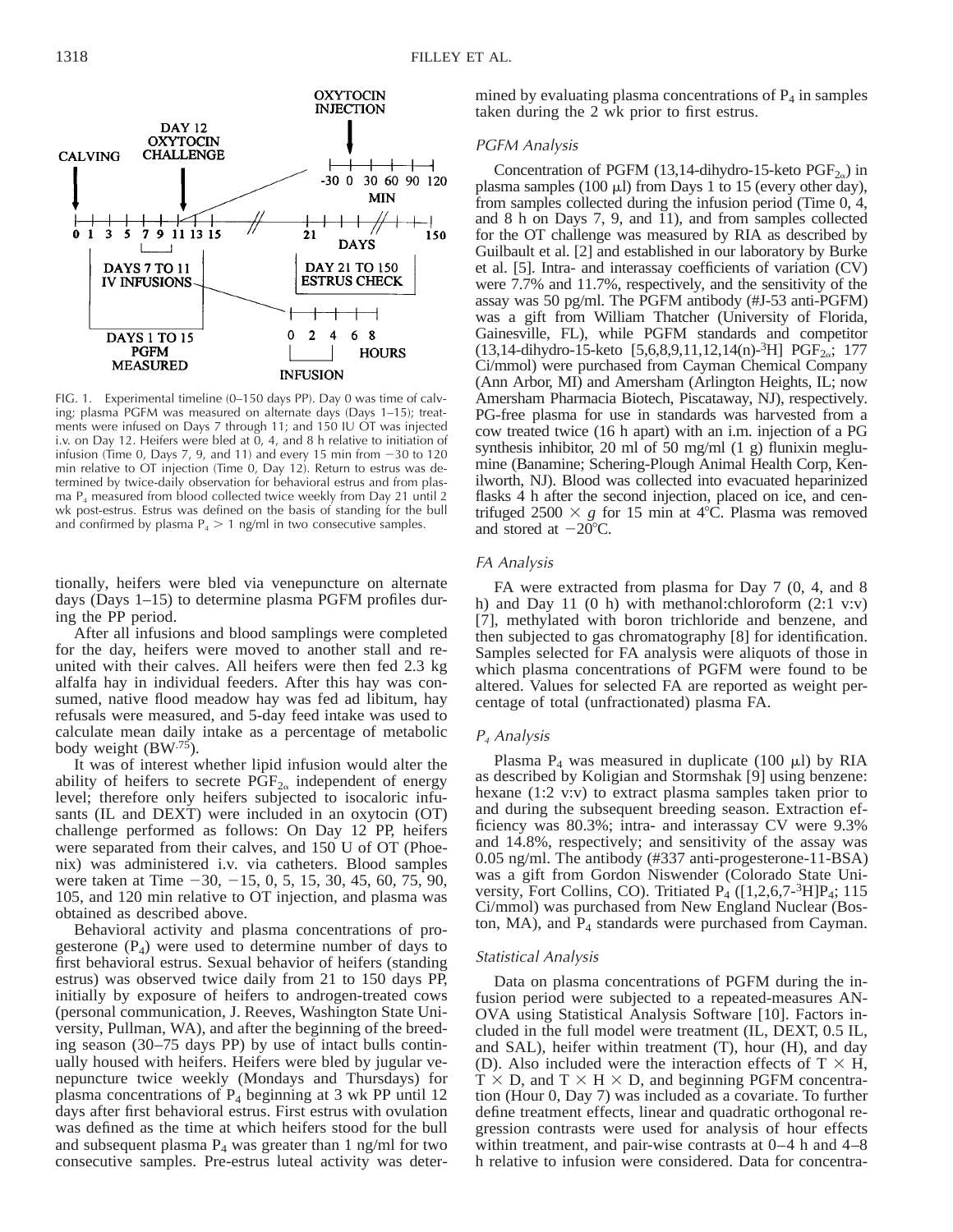

FIG. 2. Mean  $(\pm 5E)$  PGFM concentration on Days 1 through 15 PP.

tions of PGFM on Days 1–15 and during the OT challenge (Day 12, Time  $-30$  through 120 min) were also examined by repeated-measures ANOVA, with Hour 0 on Day 12 used as a covariate for the OT data. Data on concentrations of PGFM in response to the OT challenge were heterogeneous with respect to variance; therefore analysis was performed on log-transformed data.

Values for plasma weight percentage of FA during the infusion period on Day 7 were subjected to repeated-measures ANOVA and regression analysis. The model for ANOVA was T, heifer within T, H, and  $T \times H$ . Repeated-measures ANOVA was also used to analyze for differences in plasma FA between Days 7 and 11 PP Time 0, with T, heifer within T, D, and  $T \times D$  as factors in the model. Relationships between plasma weight percentage of FA and PGFM concentration were evaluated by correlation analysis.

ANOVA was used to analyze body weights (BW), BCS, 5-day feed intake, calf weights, number of days to first estrus with ovulation, and calving interval. Chi-square analysis was used to examine data for two levels of calving ease, no assistance and light pull. Heifers with difficult births were not used. Calf sex, reproductive status at 150 days PP (estrus or anestrus), and pregnancy rate the subsequent fall (pregnant or nonpregnant) were also analyzed by chi-square. Initial BW, BCS, calf weight, calf sex, and calving ease were measured and analyzed so data could be statistically adjusted in the event that animals were assigned to treatments in an unbalanced manner with respect to these characteristics.

# **RESULTS**

Plasma concentrations of PGFM decreased over Days 1 to 15 PP ( $P < 0.05$ ), and there was no significant T  $\times$  D interaction (Fig. 2). Changes in plasma PGFM in response to infusion of IL, DEXT, 0.5 IL, and SAL on Days 7, 9, and 11 are depicted in Figure 3, with concentrations decreasing significantly over day. There was no significant T  $\times$  H  $\times$  D interaction; however, response to infusion was characterized by a T  $\times$  D interaction ( $P = 0.07$ ), i.e., differences among treatments depended upon day of infusion. Variation in plasma concentrations of PGFM was also different  $(P < 0.01)$  depending on day; therefore data for each day were analyzed separately.

There were no differences ( $P > 0.10$ ) among treatments for Hour 0 plasma concentrations of PGFM on Day 7, 9, or 11. Therefore, Hour 0 on Day 7 was used as a covariate in ANOVA for PGFM at Hours 4 and 8 on Day 7 and at Hours 0, 4, and 8 on Days 9 and 11 to account for beginning PGFM concentration. Examination of data showed that IL caused the greatest changes in PG concentrations over time. Plasma concentrations of PGFM on Day 7, Hour 4 were significantly different among treatments. There was a dose response, heifers that had received IL having greater PGFM than DEXT-, 0.5 IL-, and SAL-treated heifers ( $P <$ 0.04). No additional differences among treatments were found for Day 7, Hour 4 or 8. Because of the extreme variation in response, no significant treatment differences were found by ANOVA for PGFM on Day 9 for any hour.



FIG. 3. Mean  $(\pm$  SE) PGFM concentration at Hours 0, 4, and 8 on Days 7, 9, and 11 PP. Data were adjusted for beginning plasma concentrations of PGFM (Hour 0, Day 7). <sup>a</sup>On Day 7, results for 1 L IL differed  $(P = 0.04)$  from those for other treatments for 0–4 h and 4–8 h and at 4 h. bOn Day 11, results for 1 L IL differed  $(P < 0.01)$  from those for other treatments for 0–4 h. <sup>c</sup>Day 11, Hour 4: results for 1 L IL differed ( $P = 0.06$ ) from those for 1 L DEXT and 0.5 L IL, but not from those for 1 L SAL ( $P > 0.10$ ). dDay 11, Hour 8: results for 1 L SAL differed ( $P = 0.07$ ) from those for 1 L DEXT and 0.5 L IL, but not from those for 1 L IL  $(P > 0.10)$ .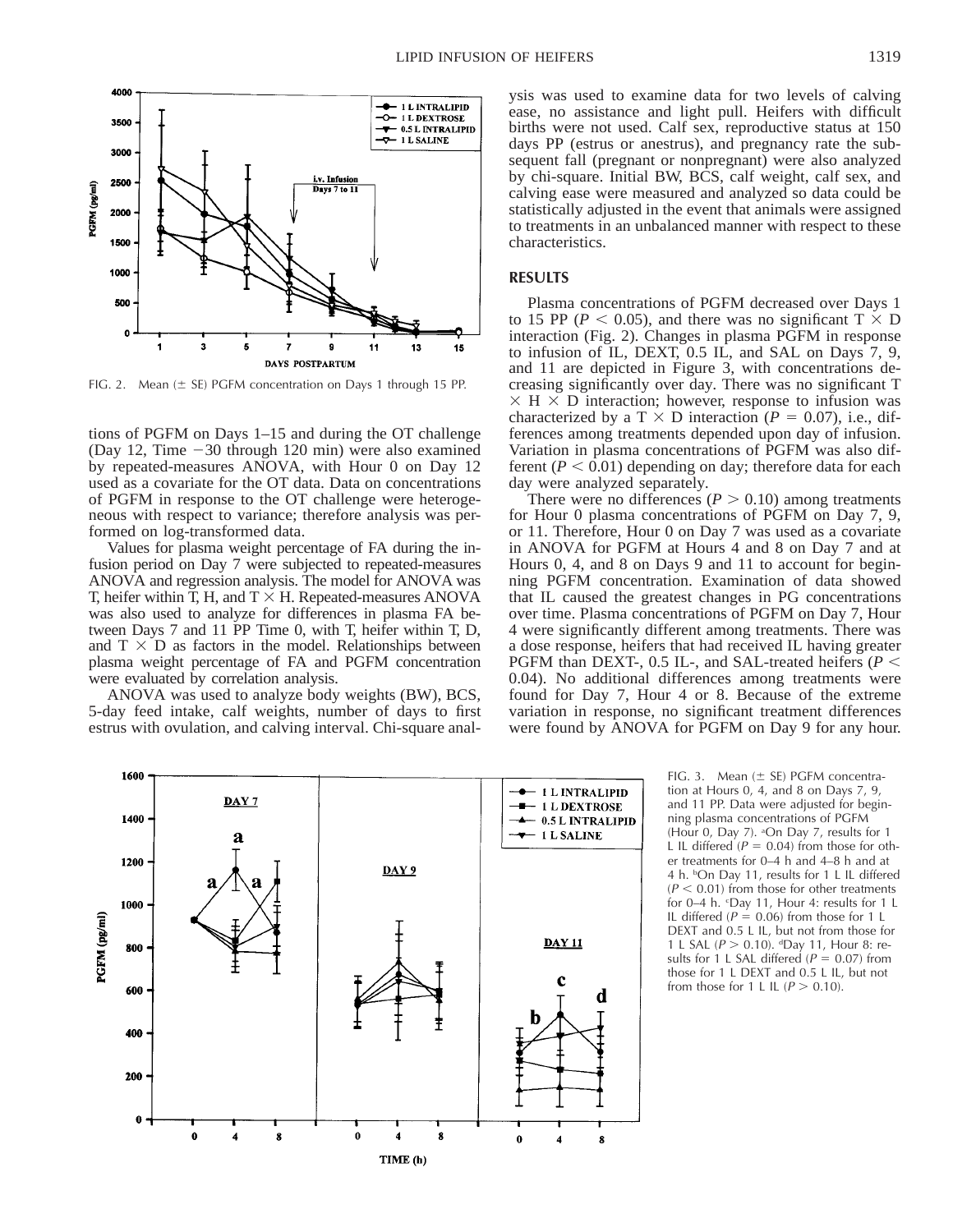

FIG. 4. Mean  $(\pm$  SE) weight percentage of plasma linoleic  $(A; C18:2)$ and linolenic (**B**; C18:3) acids in response to infusion on Day 7, Hours 0, 4, and 8. a,b,cBars without a common letter within hour differ ( $P <$ 0.05).

However, on Day 11, plasma PGFM again differed among treatments for Hour 4, with heifers receiving IL having greater concentrations of PGFM than DEXT ( $P < 0.06$ )and 0.5 IL-treated ( $P < 0.02$ ), but not SAL-treated ( $P >$ 0.10) heifers; concentrations of PGFM from DEXT- and 0.5 IL-treated heifers were not different from each other; and SAL-treated heifers had concentrations of PGFM that were greater than those of 0.5 IL-treated heifers but not different from those of IL- and DEXT-treated heifers. The only significant difference found on Day 11, Hour 8 was that concentrations of PGFM for SAL-treated heifers were greater than those for DEXT- and 0.5 IL-treated heifers.

The above results of data reduction by ANOVA were supported by an overall regression analysis of the plasma concentrations of PGFM over Hours 0, 4, and 8, again with infusion day considered separately but without the covariate of Day 7, Hour 0. This analysis and additional sums of squares *F*-test confirmed a significant effect of treatment for Days 7 ( $P = 0.05$ ) and 11 ( $P = 0.05$ ), but not on Day 9 ( $P > 0.10$ ). Administration of IL on Days 7 and 11 PP resulted in a quadratic response relative to the concentration of PGFM for 0, 4, and 8 h, which differed  $(P < 0.01)$  from the result with other treatments.

TABLE 1. Fatty acid profiles (mean  $\pm$  SE) from whole plasma on Days 7 and 11 postpartum.

|                                                                                  | Weight (%) following                                                                                                                                           |                                                                                                                                                                                                      |                                                                                                                                                                     |                                                                                                                                                                                         |  |  |  |  |
|----------------------------------------------------------------------------------|----------------------------------------------------------------------------------------------------------------------------------------------------------------|------------------------------------------------------------------------------------------------------------------------------------------------------------------------------------------------------|---------------------------------------------------------------------------------------------------------------------------------------------------------------------|-----------------------------------------------------------------------------------------------------------------------------------------------------------------------------------------|--|--|--|--|
| Fatty                                                                            | 1 L Intralipid                                                                                                                                                 |                                                                                                                                                                                                      | 1 L Dextrose                                                                                                                                                        |                                                                                                                                                                                         |  |  |  |  |
| acidª                                                                            | Day 7                                                                                                                                                          | Day 11                                                                                                                                                                                               | Day 7                                                                                                                                                               | Day 11                                                                                                                                                                                  |  |  |  |  |
| C16:0<br>C18:0<br>C18:1<br>C18:2<br>C18:3<br>C <sub>20:4</sub><br>C20:5<br>C22:6 | $14.3 \pm 0.4$<br>$14.9 \pm 0.2^{\rm b}$<br>$13.9 \pm 0.8$<br>$22.9 \pm 1.1$<br>$10.6 \pm 0.8$<br>$2.6 \pm 0.2$ <sup>f</sup><br>$1.7 \pm 0.2$<br>$0.6 \pm 0.1$ | $13.7 \pm 0.5$<br>$12.9 \pm 0.3$<br>$8.6 \pm 0.7$ <sup>d</sup><br>$40.5 \pm 1.2$ <sup>d</sup><br>$5.8 \pm 0.4^{\rm d}$<br>$2.9 \pm 0.18$<br>$1.2 \pm 0.2$ <sup>d</sup><br>$0.7 \pm 0.2$ <sup>d</sup> | $14.1 \pm 0.3$<br>$13.8 \pm 0.2$ <sup>c</sup><br>$12.8 \pm 0.5$<br>$22.7 \pm 0.6$<br>$11.3 \pm 0.4$<br>$2.6 \pm 0.1$ <sup>f</sup><br>$2.0 \pm 0.1$<br>$0.5 \pm 0.1$ | $14.4 \pm 0.5$<br>$12.3 \pm 0.4$<br>$12.3 \pm 0.4^e$<br>$22.9 \pm 0.7$ <sup>e</sup><br>$11.7 \pm 0.3^{\circ}$<br>$3.0 \pm 0.3$ <sup>g</sup><br>$2.3 \pm 0.1^e$<br>$0.4 \pm 0.0^{\circ}$ |  |  |  |  |

<sup>a</sup> C16:0, palmitic; C18:0, stearic; C18:1, oleic; C18:2, linoleic; C18:3, linolenic; C20:4, arachidonic; C20:5, eicosapentaenoic; C22:6, docosahexaenoic.

 $b, c$  Day 7 means within the same row with different superscripts differ (P  $< 0.01$ ).

d,e Day 11 means within the same row with different superscripts differ  $(P < 0.01)$ .

<sup>f,g</sup> Percentage of C20:4 differed ( $P < 0.01$ ) between Days 7 and 11, but not among treatments ( $P > 0.10$ ).

Analysis of data for plasma FA on Day 7 revealed that prior to infusion, the weight percentages of major FA in plasma were not different  $(P > 0.10)$  among treatments; however, significant differences existed at 4 and 8 h. Because linoleic acid (C18:2) is the dietary precursor of PG and because linolenic acid (C18:3) helps to modulate PG synthesis, profiles for these essential FA were most pertinent to this experiment; they are shown in Figure 4. Only samples for Day 7, when differences for 4-h concentrations of PGFM were the greatest, were analyzed for FA profile, and differences among treatments within the same hour are specified in the figure. Differences in C18:2 and C18:3 between hours were also present and depended on treatment and hour (T  $\times$  H interactions,  $P < 0.04$ ).

Regression analysis of these data revealed a significant quadratic response curve (i.e., increased from 0 to 4 h, then decreased from 4 to 8 h) for linoleic acid with all treatments except SAL. However, for linolenic acid, neither 0.5 IL nor SAL significantly altered this FA, and IL-treated heifers had a linear decrease ( $P < 0.05$ ) in C18:3 over time, while the changes in C18:3 in DEXT-treated heifers resulted in a quadratic response curve  $(P < 0.01)$ .

Other FA in plasma that increased or decreased in response to infusion of treatments on Day 7 are as follows (data not shown): By 4 h, plasma of heifers infused with IL had greater concentrations of palmitic acid (C16:0) and oleic acid (C18:1) than that of DEXT-, 0.5 IL-, and SALtreated heifers ( $P < 0.02$  and  $P < 0.01$ , respectively); while levels of stearic acid (C18:0) were greater than in DEXTtreated ( $P < 0.06$ ) but less than in SAL-infused heifers ( $P$  $<$  0.01). By 8 h, plasma C16:0 did not differ ( $P > 0.10$ ) among treatments; but IL-infused heifers had lower ( $P$  < 0.01) concentrations of C18:0 than those treated with SAL and greater  $(P < 0.04)$  C18:1 levels than those treated with DEXT, 0.5 IL, and SAL. No significant correlation was present for percentage of linoleic acid and PGFM concentration on Day 7, Hour 4.

On Day 7, FA elongation products were as follows: Plasma arachidonic acid (C20:4 $\omega$ 6) did not differ among treatments on Day 7 for samples examined during the infusion period (Table 1; data for 0.5 IL- and SAL-treated heifers not shown). By 4 h, plasma levels of eicosapentaenoic acid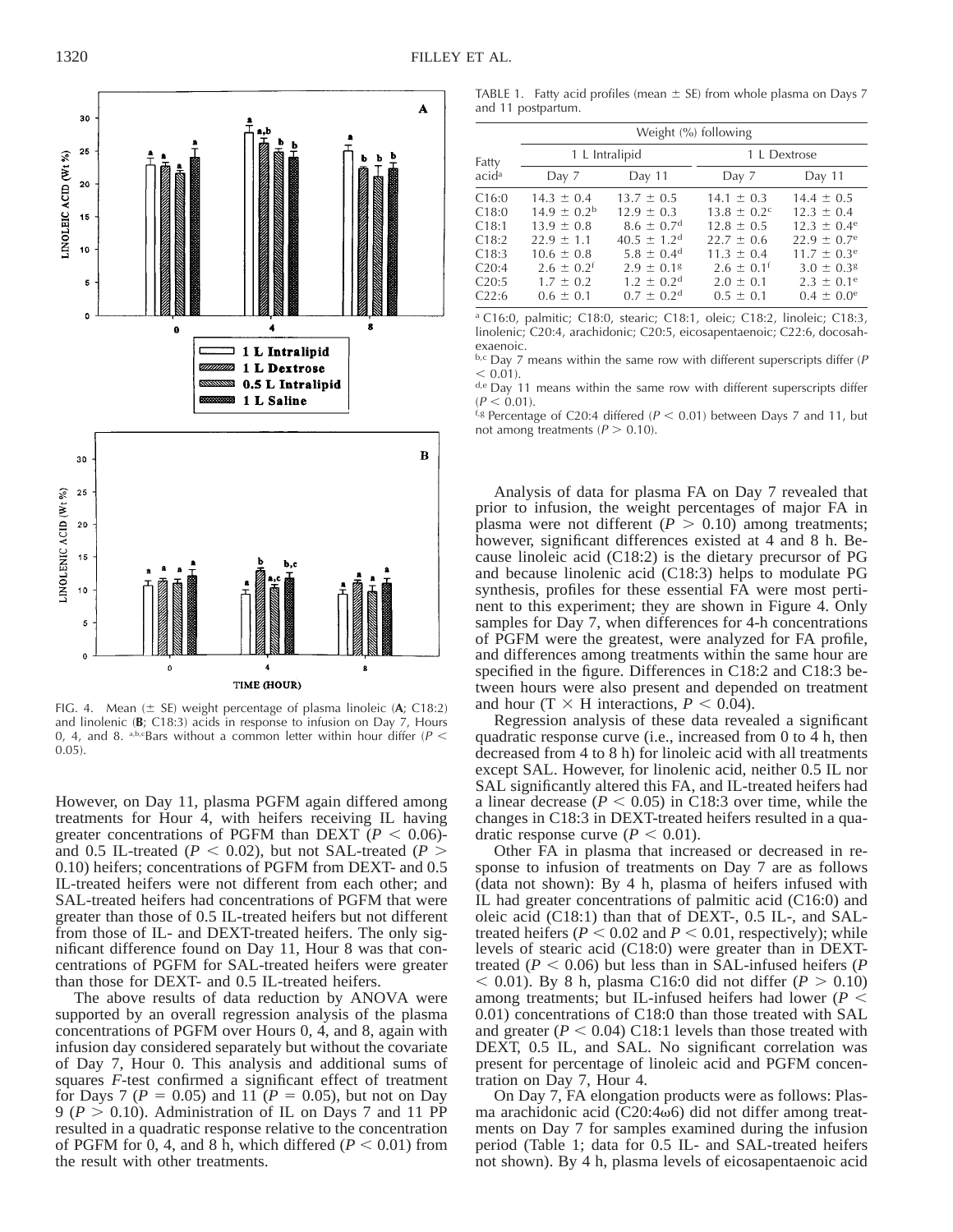

FIG. 5. Response of PGFM (mean  $\pm$  SE) to OT challenge (150 IU i.v.; Time 0 h).  $*P < 0.10$  and  $*P < 0.05$  for differences between means.

(EPA; C20:5 $\omega$ 3) were lower ( $P < 0.01$ ) for heifers receiving IL than for heifers subjected to other treatments. Plasma levels of docosahexaenoic acid  $(C22:6\omega3)$  were greater for IL-treated heifers than for those treated with DEXT and SAL, but not 0.5 IL. By 8 h, EPA was lower  $(P = 0.03)$  for heifers given IL than for those receiving DEXT and 0.5 IL.

Results of FA plasma analyses revealed that initial plasma FA content did not differ significantly among treatments, with the exception that initial percentage of stearic acid in plasma was greater in IL-treated heifers than in heifers from other treatments (Table 1). Data from FA analysis for Day 11, Hour 0 plasma from IL- and DEXT-treated heifers were included in order to evaluate plasma FA profile (specifically, linoleic acid) prior to OT challenge. Weight percentage of C18:2 in Day 11 plasma was greater in heifers receiving IL ( $P < 0.01$ ) than for DEXT-treated heifers.

OT-induced release of PGFM on Day 12 was greater (*P*  $< 0.06$ ) for lipid-infused as compared with DEXT-infused heifers (Fig. 5; untransformed data), but no significant correlation between linoleic acid on Day 11 and PGFM response to OT injection on Day 12 was detected.

There were no differences ( $P > 0.10$ ) among treatments for reproductive data (Table 2). According to the date of their second calving, all heifers diagnosed as pregnant conceived on their first estrus PP; 36% had no detected  $P_4$  rise prior to first estrus, while 64% showed a transient (5.4  $\pm$ 0.8 days) increase in plasma  $P_4$  (0.65  $\pm$  0.25 ng/ml).

There were no differences ( $P > 0.10$ ) among treatments for BW and condition scores (Table 3). Heifers lost BW (*P*  $= 0.08$ ), and BCS decreased ( $P < 0.01$ ) during the first 30 days PP. At 150 Days PP, heifer BW  $(P = 0.40)$  and BCS  $(P$  $= 0.53$ ) were not different from the values on Day 30 PP; however, BCS at Day 150 was significantly lower ( $P < 0.01$ ) than for these heifers immediately prior to calving. No difference  $(P > 0.10)$  among treatments was found for calving assistance (75% unassisted), calf weights, calf sex (50% male), and mean daily intake of meadow and alfalfa hay as a percentage of metabolic body weight (9.4% of BW.75).

### **DISCUSSION**

Infusion with 1 L IL resulted in higher plasma linoleic acid and PGFM concentrations more consistently than other treatments, and both repeated-measures ANOVA and regression analysis were consistent with respect to this con-

TABLE 2. Mean number of days to first estrus, pregnancy rate, and calving interval.

|                                                         | Treatment <sup>a,b</sup> |             |          |       |                 |  |
|---------------------------------------------------------|--------------------------|-------------|----------|-------|-----------------|--|
| Item                                                    | Ш.                       | <b>DEXT</b> | $0.5$ IL | SAL.  | SF <sup>c</sup> |  |
| Days to first<br>estrus <sup>d</sup>                    | 129.5                    | 126.3       | 120.0    | 133.2 | 6.0             |  |
| Pregnancy<br>rate <sup>e</sup> $\frac{6}{6}$<br>Calving | 75                       | 80          | 100      | 100   | nd              |  |
| interval (days)                                         | 409.7                    | 406.3       | 397.7    | 410.4 | 6.3             |  |

<sup>a</sup> IL, 1 L Intralipid (n = 4); DEXT, 1 L dextrose (n = 5); 0.5 IL, 0.5 L Intralipid ( $n = 5$ ); SAL, 1 L saline ( $n = 5$ ).

<sup>b</sup> No difference among treatments for any item ( $P > 0.10$ ).

<sup>c</sup> Common estimate of the standard error; nd, not determined.

<sup>d</sup> For two heifers from DEXT, days to first estrus were estimated from calving date and plasma progesterone. For one heifer each from IL and DEXT, days to first estrus were estimated from calving date and behavioral estrus. <sup>e</sup> Due to illness one IL-treated heifer was excluded from pregnancy rate data.

clusion. These data are compatible with the hypotheses that infusion of lipid changes plasma FA profile and that increased plasma linoleic acid increases systemic  $PGF_{2\alpha}$ . However, administration of lipid only transiently increased plasma PGFM; no carryover effects on basal plasma concentrations of PGFM were detected on subsequent days. The decrease in PGFM over Days 1–15 in this experiment is similar to that previously reported, and it reflects the naturally declining plasma concentrations of  $PGF_{2\alpha}$  in PP cows [2]. Inability of short-term infusion of essential FA (Days 7–11) to alter overall PP profile of PGFM may be due to factors other than substrate availability controlling this process.

Timing in delivery of exogenous lipid is apparently an important factor in stimulating PG production. This is exemplified in previous experiments with heifers [4] and ewes [5] in which response was dependent on day of the estrous cycle, and in this experiment with PP anestrous heifers, in which day of infusion affected PGFM response. Thus to obtain a greater response, a more appropriate regimen might have been to provide PP heifers with lipid earlier in the puerperium when uterine  $PGF_{2\alpha}$  production is normally enhanced. The time factor may be a reflection of synthesis

TABLE 3. Mean body weights, body condition scores, feed intake, and calf weights.

| Item                     | IL    | <b>DEXT</b> | $0.5$ IL | SAL   | SFc |
|--------------------------|-------|-------------|----------|-------|-----|
| $BW$ (kg)                |       |             |          |       |     |
| Day 1 PP                 | 363.6 | 336.6       | 368.6    | 341.8 | 8.9 |
| Day 30 PP                | 344.4 | 335.8       | 346.8    | 335.0 | 8.7 |
| Day 150 PP               | 344.6 | 332.1       | 348.8    | 345.6 | 8.2 |
| <b>BCS</b>               |       |             |          |       |     |
| Day 1 PP                 | 5.4   | 5.3         | 5.3      | 5.1   | 1.0 |
| Day 30 PP                | 4.3   | 4.0         | 3.9      | 3.4   | 1.0 |
| Day 150 PP               | 3.9   | 3.7         | 3.5      | 3.8   | 0.7 |
| Feed intake <sup>d</sup> |       |             |          |       |     |
| (% BW <sup>75</sup> )    | 9.4   | 9.4         | 8.9      | 9.7   | 0.7 |
| Day 1 PP                 | 34.5  | 33.9        | 31.8     | 33.0  | 2.4 |
| Day 150 PP               | 129.7 | 136.2       | 131.4    | 132.1 | 7.8 |
| Day 240 PP               | 205.2 | 202.3       | 184.5    | 199.6 | 8.6 |

<sup>a</sup> IL, 1 L Intralipid; DEXT, 1 L dextrose; 0.5 IL, 0.5 L Intralipid; SAL, 1 L saline.

<sup>b</sup> There were no differences among treatments for any item ( $P > 0.10$ ).

<sup>c</sup> Common estimate of the standard error.

<sup>d</sup> Daily intake of hay (alfalfa and meadow hay) expressed as a percentage of metabolic BW.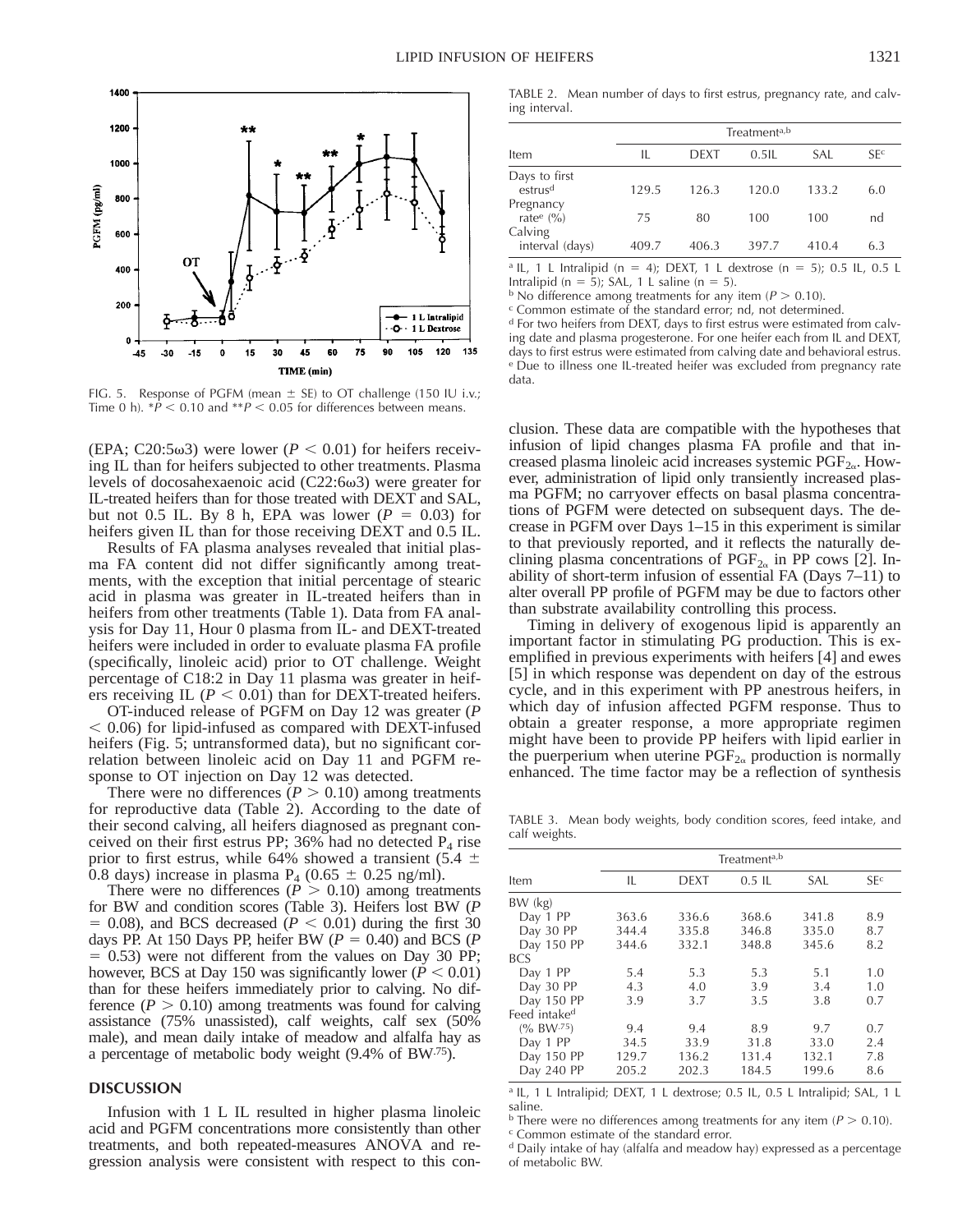capability, for example, presence of enzymes, at various reproductive periods. In the guinea pig, an increase in PG synthase (PGS) protein, the enzyme required for synthesis of PG, increases both uterine PG synthesis toward the end of the estrous cycle [11] and ovarian PG synthesis just prior to ovulation [12]. Similar patterns of PGS presence in these tissues exist for the ovine uterus [13] and bovine preovulatory follicles [14]. Studies on the presence and regulation of PGS in the PP uterus are lacking, but it is known that expression of PGS is highly regulated in the rat uterus during pregnancy and parturition [15], and physiological stimulus for PG synthesis and release is regulated during luteolysis in the guinea pig [16].

Weight percentage of linoleic acid in plasma prior to treatment in this experiment is in agreement with values reported by Jenkins [17]. Changes in FA profiles during infusion were complex, but they reflect the content of lipids administered. A dose response in PGFM with increasing quantity of lipid infused (no lipid [SAL], 0.5 IL, and IL treatments) was observed at 4 h after infusion. It remains a possibility that further supplementation with lipid could increase secretion of PG. Budowski [18] demonstrated that production of PG in humans increased with increasing dietary linoleic acid up to a specific level, and then no further response was achieved. Filley et al. [19] demonstrated that plasma concentrations of linoleic acid and  $PGF_{2\alpha}$  increase in response to feeding rumen-protected FA to PP beef heifers.

Infusion of lipid altered plasma FA profiles for at least 18 h postinfusion (time between last infusion on Day 10 and preinfusion sample obtained on Day 11). These changes were pronounced, and it is apparent that plasma and possibly tissue loading of essential FA occurred as reported with abomasal infusion of FA in sheep [20] and in cows fed or injected with fat [21]. During infusions the change in weight percentage of FA was small and sometimes nonsignificant. The volume of infusant and absolute quantity of individual FA infused were small relative to the volume of plasma in the animal and amount of FA in plasma. Some FA increased and some decreased during the infusion period, thus altering ratios of essential FA to nonessential FA and ratio of saturated to polyunsaturated FA. Mathias and Dupont [22] reported that PG production may be more sensitive to changes in ratios rather than absolute amount of FA.

In contrast to the results of the present and related in vivo research [19] involving lipid effects on  $PGF_{2\alpha}$  production, it has been concluded from in vitro studies that linoleic acid suppresses the production of this eicosanoid [23–25]. Relationships between lipid administration and PG production must be examined closely because linoleic, oleic, and to a greater degree linolenic acid are known to have inhibitory effects on in vitro production of PG in rat stomach homogenates and ram seminal vesicles [23]. Danet-Desnoyers et al. [24] and Thatcher et al. [25] also reported inhibitory effects on  $\text{PGF}_{2\alpha}$  production by cytosolic components from endometrial explants of pregnant cows. These components were initially associated with serum albumin and were later isolated and identified as including C16:0, C18:0, C18:1, C18:2, and C18:3 FA. Gan-Elepano et al. [26] described the intricacy of PG production that occurs within microsomal membranes and reported that membrane fluidity, and substrate, enzyme, and cytosolic protein concentrations, are difficult to replicate. Leikin et al. [27] also published information on a specific protein required for desaturation of  $C18:2\omega$ 6, which is apoproteinlike in nature and is not substituted for by albumin. Albumin in that study bound the linoleic acid and inhibited its desaturation. Although Burke et al. [5] considered a potential inhibitory effect of linoleic acid on  $PGF_{2\alpha}$  production during the estrous cycle in ewes, no evidence for such an effect of this FA on production of  $PGF_{2\alpha}$  was detected in the present study.

Infusion of lipid increased the capacity of PP heifers to synthesize and/or secrete  $PGF_{2\alpha}$  as indicated by plasma concentration of PGFM after OT injection. OT causes the release of  $PGF_{2\alpha}$  from the endometrium by binding to OT receptors in that tissue [28]. The pattern of plasma PGFM increase after OT injection is in agreement with a previous report by Del Vecchio et al. [29]. Low baseline PGFM concentrations prior to OT injection demonstrate that the immediate increase in PGFM after OT is not merely decreased clearance of eicosanoid hormone caused by lipid infusion. Also, heterogeneity of variance apparent in the production of PGFM after OT in the current study exemplifies the difference in capacity of individual heifers to respond to supplemental lipid. Differences in ability to respond to supplemental lipid in a manner favoring fertility have also been reported for cows with differing BCS [30, 31], different duration of supplement feeding [32, 33], and differing type of supplemental lipid [34, 35]. Lack of a significant correlation between plasma concentrations of linoleic acid on Day 11 PP and PGFM on Day 12 after OT injection is an intriguing result. However, it may reflect the use of tissue stores of PG precursors rather than plasma linoleic acid for  $PGF_{2\alpha}$  production.

Although PGFM concentrations were transiently altered early in the PP period by infusion of lipid into heifers, no change in fertility was found. BCS and BW were unaffected by treatment and adequate at calving; however, nutritional status during the breeding season was undoubtedly a factor in the long PP interval of heifers in this experiment. Low BCS and BW are known to negatively affect efficiency of rebreeding [36], and cows gaining weight during the breeding season have increased conception rates compared with those losing weight [37]. Calf weights were also adequate and unaffected by treatment. These latter data suggest that calf survival supersedes reproductive function with respect to nutrient partitioning [38].

The extended PP anestrous period for the heifers in the current experiment may have made uterine effects less influential on ovarian activity as compared with those in cows that resume ovarian activity earlier in the PP period. This may provide an explanation for the lack of short cycles in these heifers and their high conception rate from breeding at first estrus after parturition. Cows returning to estrus after a period of PP anestrus frequently have estrous cycles of short duration (10–12 days) with plasma concentrations of  $P_4$  greater than 1 ng/ml prior to resumption of estrous cycles of normal length [39]; however, these short cycles are not a prerequisite for normal cyclicity [40]. This  $P_4$  "priming'' of the system is thought to be important for supporting a pregnancy from subsequent ovulations by controlling uterine OT receptor populations and premature release of PG responsible for early demise of CL frequently observed in early PP cows [41, 42].

Initial evidence that infused lipid alters PGFM in the PP period is provided in this study, and further investigations on how the FA are distributed among plasma lipid fractions of cholesterol esters (CE), phospholipids (PL), non-esterified FA (NEFA), or triglycerides (TG) are now under way (D. Palmquist, personal communication). According to Palmquist, this information is important because in the ruminant, essential FA are selectively used for storage CE and are incorporated into PL that are used for essential functions, such as PG